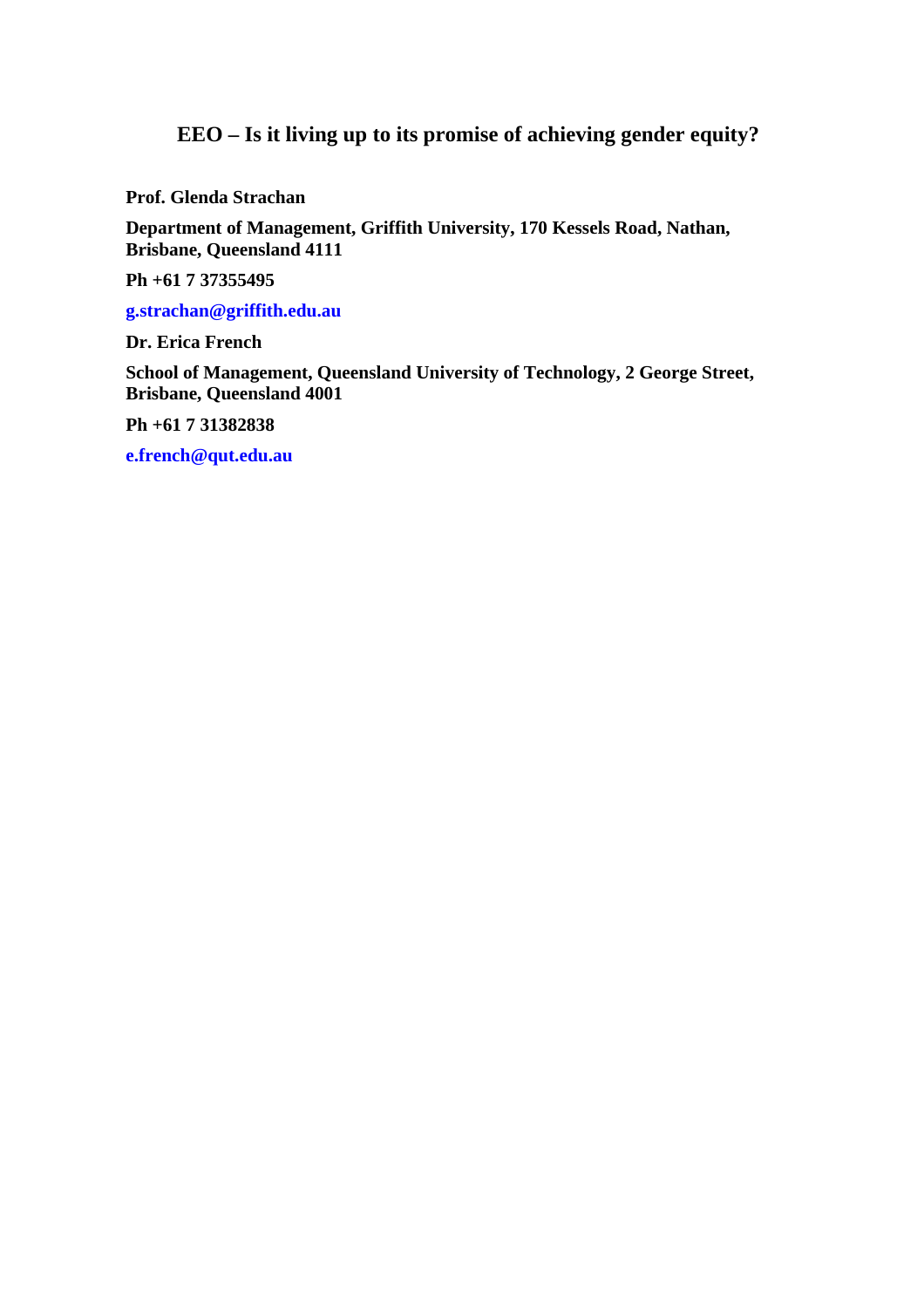## **EEO – Is it living up to its promise of achieving gender equity?**

Abstract: This paper compares and contrasts the policies and practices outlined in equal employment opportunity (EEO) program reports from two different industries; namely transport and finance, both distinctly gendered, in order to identify programs predictive of increased numbers of women employed in management or non-traditional areas. Findings indicate the proportion of women in these areas has remained static for the past two decades, despite increasing numbers of women in these industries and legislative requirements of antidiscrimination and equal employment opportunity. Few organisations in either industry are developing proactive strategies in the areas of recruiting, promoting, and retaining women. In contrast, organisations displayed significant proactivity in the implementation of equal opportunity strategies for the addressing work and life requirements ensuring equality in participation but not in access, or movement into management or leadership roles. It is argued that this tactic supports gendered work organisation.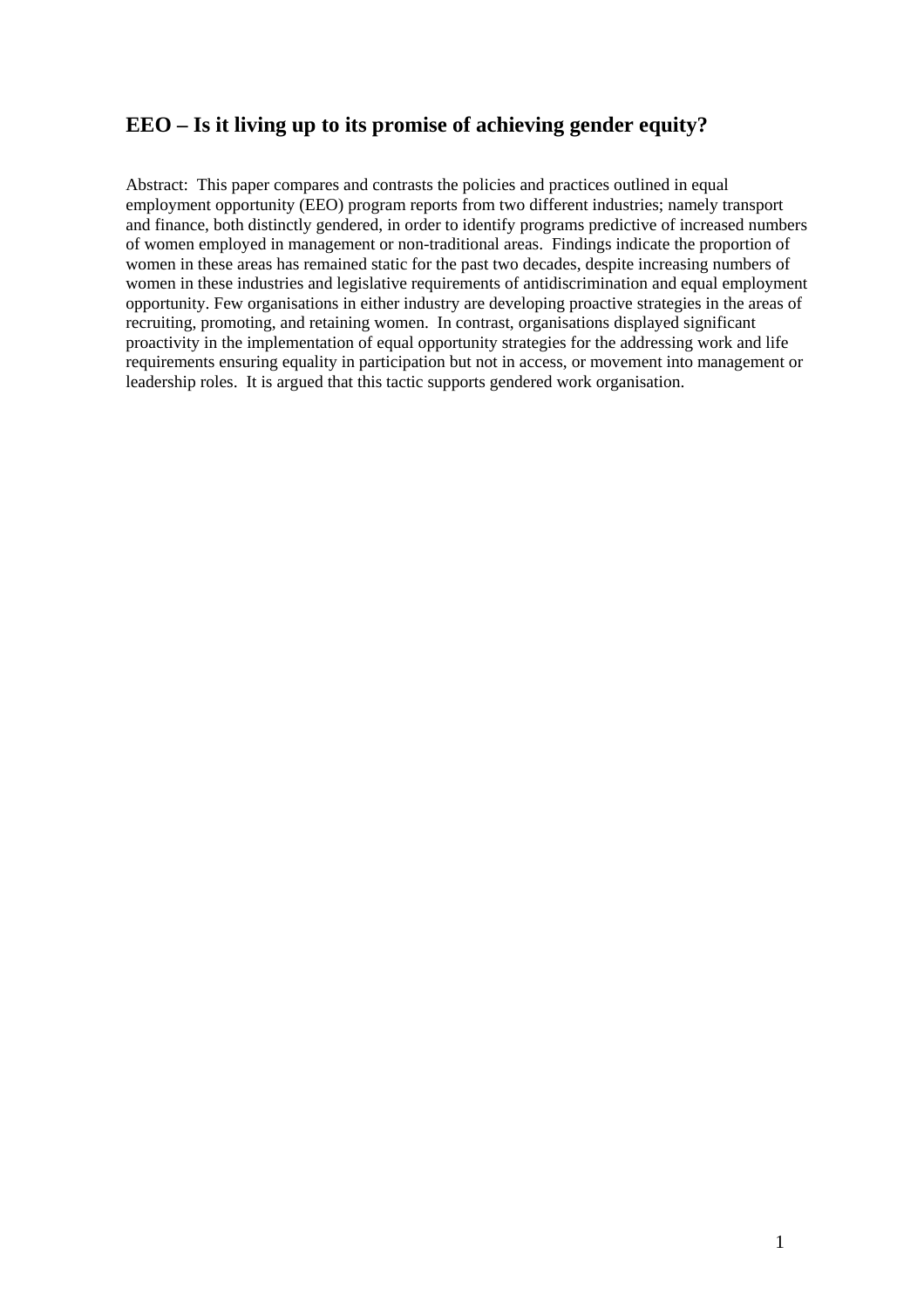### **Introduction and Background**

Australia has a variety of legislation, regulation and policy designed to promote equity and/or discourage inequity within organisations on the grounds of gender. The federal *Sex Discrimination Act 1984* (along with state legislation) makes it unlawful to discriminate on the grounds of sex, marital status or pregnancy in areas including employment, education, accommodation and the provision services. Sexual harassment is also unlawful. The legislation seeks to ensure redress for those whose rights have been abused and individuals who establish infringement of their rights may be awarded compensation through a process of conciliation or arbitration in specific tribunals (Thornton 1990). The model for antidiscrimination legislation is individual aberration as the 'foundational assumption…that society's rules are generally functioning fairly, but that a particular attitude produces an unfair behaviour called "discrimination" which requires "intervention" (Bacchi 1996: 18). This anti-discrimination approach encourages equity through promoting individual rights to non-discriminatory treatment at work with redress often available upon rights abuses (Thornton 1990). The approach acknowledges obstacles in striving to achieve individual needs in a free and open market, including structures, processes and attitudes that can prevent some individuals from achieving the same ends (Bennett 1994).

Questions of redistribution of the benefits and burden of the system are not addressed through the legislation (Petzall, Timmo and Abbott 2000). There is no duty to identify potential or actual discrimination in the workplace, no duty to educate workplace participants about the prohibition, no duty to establish a policy against discrimination in order to translate the legislation into workplace regulation, no duty to establish internal grievance procedures to assist anyone who feels they have experienced a breach of the legislation and no duty to discipline employees who discriminate (Smith 2006). The enforcer role is given only to victims of discrimination. Despite decades of legislation, complaints concerning employment still occur. In 2005-06, 1397 complaints were received under federal anti-discrimination legislation, with 25 per cent of these under the *Sex Discrimination Act 1984*, the majority of these (85 per cent) concerning employment. Sex discrimination accounted for 51 per cent of complaints, with pregnancy and sexual harassment accounting for 20 and 19 per cent respectively (HREOC 2006: 75-76, 80-81)*.*

The *Affirmative Action (Equal Employment Opportunity for Women) Act 1986*, replaced by the *Equal Opportunity for Women in the Workplace Act 1999*, stipulates that organisations undertake a systematic approach to the identification and elimination of any barriers that disadvantaged groups encounter in the workplace. The 1986 Act was based on government recognition that anti-discrimination legislation would not achieve workplace gender equity. The 1986 and 1999 Acts encourage the analysis of systemic or structural discrimination in order to design appropriate proactive remedies at an organisational level (Ronalds 1991; Strachan and Burgess 2001). Currently organisations with more than 100 employees are required to develop an equal opportunity program and report regularly to the Equal Opportunity for Women in the Workplace (EOW) Agency. While there is a requirement on large organisations to lodge a report, the penalties for non-reporting are weak: an organisation may be named in Parliament and be ineligible for federal government contracts or specified industry assistance.

The focus of the Act is on the individual enterprise's responsibility to achieve equity goals as opposed to legislative and economy wide standards (Strachan 1987). The principle of merit, or the best person for the job, is paramount, although this has been recognised as a subjective and value-laden term (Ronalds 1991: 25). The Act was not intended to provide positive discrimination for women but to ensure women are not disadvantaged by virtue of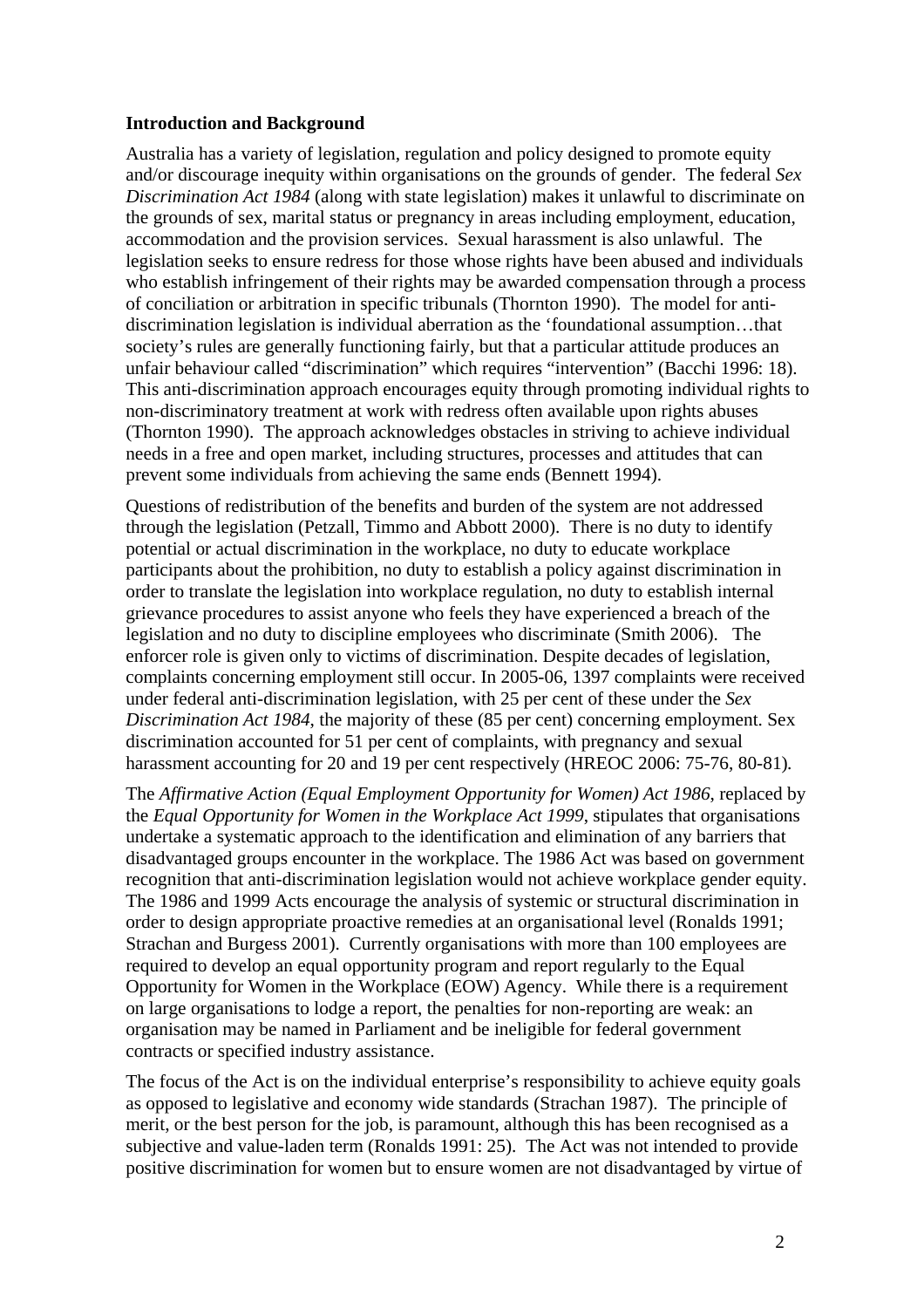their sex through biased terms, conditions and entitlements in employment (Strachan and Burgess 2001). The legislation requires an analysis of workplace practices and employment statistics. Workplace practices must be addressed through seven employment matters: recruitment and selection; promotion, transfer and termination; training and development; work organisation; conditions of service; arrangements for dealing with sex based harassment; and arrangements for dealing with pregnancy, potential pregnancy and breastfeeding (EOWA 2006). Reporting has been required on an annual basis.

In addition, the rise of non-legislated approaches to addressing inequity has increased in recent years. A dominant paradigm in many organisations is now 'managing diversity'. Since the 1990s this approach has been included in the mix of approaches utilised by organisations. In the USA Thomas (1990) described a process by which organisations could create an environment that encourages all employees to reach their full potential in pursuing company objectives. He called the process 'managing diversity' to reflect the importance of 'management' in creating such an environment. Thomas (1991; 1996) suggests the process of managing diversity offers a means of developing the full potential of every individual in the organisation and overcomes the failure of legislated affirmative action that does not deal with the root causes of prejudice and inequality. While this approach has a variety of origins and frames, the arguments of its early proponents was that managing diversity would produce improved outcomes for women via more comprehensive and tailored programs for equity within organisations (for example, Thomas 1996; Kandola and Fullerton 1994).

While there is no one definition of managing diversity (Kirton and Greene 2005; Prasad, Konrad and Pringle 2006: 1-22), major strands in the debate have re-inserted an individual frame of reference. This presents the dichotomy of the individual versus the collective. Affirmative action is traditionally considered as a social group based approach to equal opportunity (and this was adopted in the Australian affirmative action/equal opportunity legislation). Managing diversity offers an alternative individual based approach and is most often defined against affirmative action. The result is no one agreed definition. Some researchers argue that managing diversity is radically different from affirmative action (Kandola and Fullerton, 1994; Thomas and Ely, 1996), while others support the view that one offers an extension of another (Thomas, 1990, 1991, 1996; Liff, 1999) and recently Prasad, Konrad and Pringle (2006: 8) have advocated a definition of diversity that 'emphasizes intergroup interaction and is inclusive of power differences, rather than focusing on individual differences'.

Due to the lack of a common definition or a legislative base it is unclear how influential managing diversity has been in Australian organisations. There is no doubt that versions of managing diversity have been taken up by both the public and private sector (Bacchi 1991) and the programs with 'diversity' in their title might even outnumber those using the word 'equity'. Unfortunately, company reports to the EOW Agency do not provide the name they use for the program, yet a cursory check of organisational websites shows that the use of the term 'diversity' is widespread.

The heterogeneity of such a broad range of equity management ideologies is supported by an equally broad variety of policies and organisational practices. As a result, organisations today operate and choose their equity management approach from within this equity 'soup'. The multiplicity of outcomes of the various approaches (both legislated and non-legislated) is perplexing and often inadequately explored (French 2001).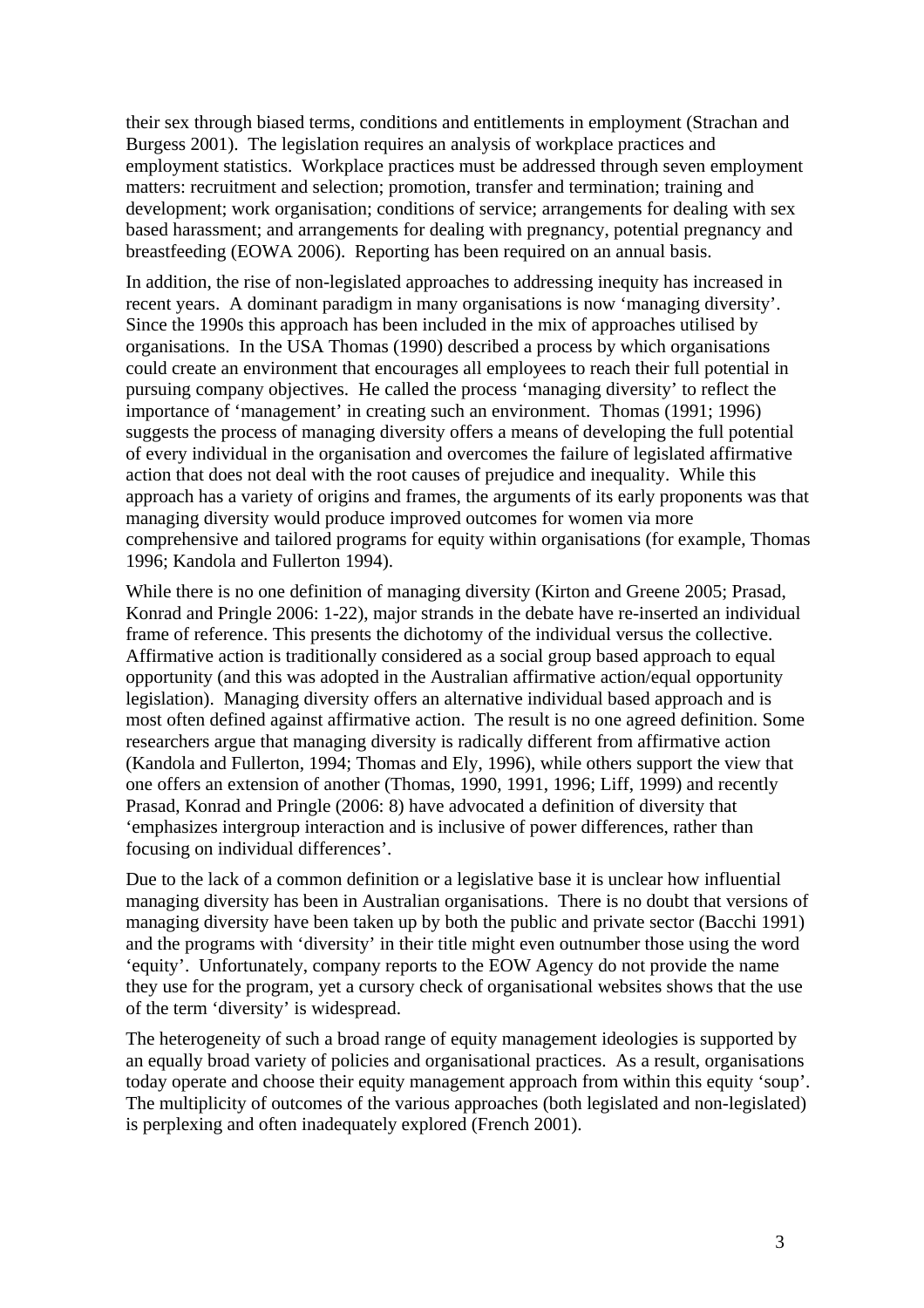### **Gender Diversity at Work**

The participation rate for women in the Australian workforce has changed significantly in the past 50 years, from twenty-four percent (24%) in 1947 to fifty-three percent (53%) by 1997 (Strachan and Burgess, 1998) up to 57.6% in January to April 2007 (ABS 2007a: 6). While the increased participation rate of women in the workforce has resulted in a more heterogeneous workforce, Australian workplaces have different career outcomes and a sex segregated workforce which disadvantages women's employment opportunities (Affirmative Action Agency 1998; Poiner and Wills 1991). For women, their different experiences occur within male-dominated work structures, with organisational policies and practices continuing to be based on the assumption that employees are predominately male with traditional family support (Carmody, 1989; Burton, 1991; Shellenbarger, 1992). Despite their increased participation, women remain concentrated in lower levels within organisations and have limited access to management positions (Burton 1991; Still 1993; French and Strachan 2007), a finding that is comparable to many other countries (Wirth 2001, 25-57).

Organisational data available for Australian companies allows a unique insight into the mix of organisational gender equity approaches and allows some analysis of the effectiveness of these programs. One of the features of the Australian legislation is compulsory organisational reporting on a regular basis and this information allows large numbers of organisational reports to be analysed at the level of their public documentation. This paper examines the types of policies and practices that organisations are pursuing as outlined within equity programs specific to two different industries, both distinctly gendered, namely the Finance Industry, a female dominated industry (in lower levels only) and Transport, a male dominated industry. The types of programs and employment profile of organisations are examined to identify approaches that may be predictive of increased numbers of women employed in management or non-traditional areas.

### **Method -** Data Gathering

The research was undertaken using secondary data gathered from information provided by 197 organisations reporting in one year to the Australian Government - Equal Opportunity for Women in the Workplace Agency on their equity management processes. EEO progress reports from 106 finance and insurance organisations and 91 transport and services to transport organisations submitted in 2003 were downloaded from the Agency's Online Searchable Database of Reports between January 2005 and April 2005 (EOWA 2005). A total of 274 organisations in finance and transport submitted reports  $(F=160;$ T=114). Forty four reports (F=40 and T=4) were ultimately considered as waived from reporting for at least one year. It is Agency policy that once an organisation is waived, its report is removed from public access to ensure confidentiality for that organisation. Twenty reports were listed more than once against organisations recorded under more than one incorporated name  $(F=12; T=9)$  a number of others could not be used because of scanning or submission errors. In total reports from 106 finance and insurance organisations were used along with reports from 91 transport organisations.

A report consists of a semi-standardised form which presents details of the reporting organisation's employment statistics for women and men, specific job roles and status; analysis and consultation processes; information on current issues identified and practices initiated relative to seven employment matters; and details of strategic planning of equal opportunity including priorities, actions taken, evaluation and future plans.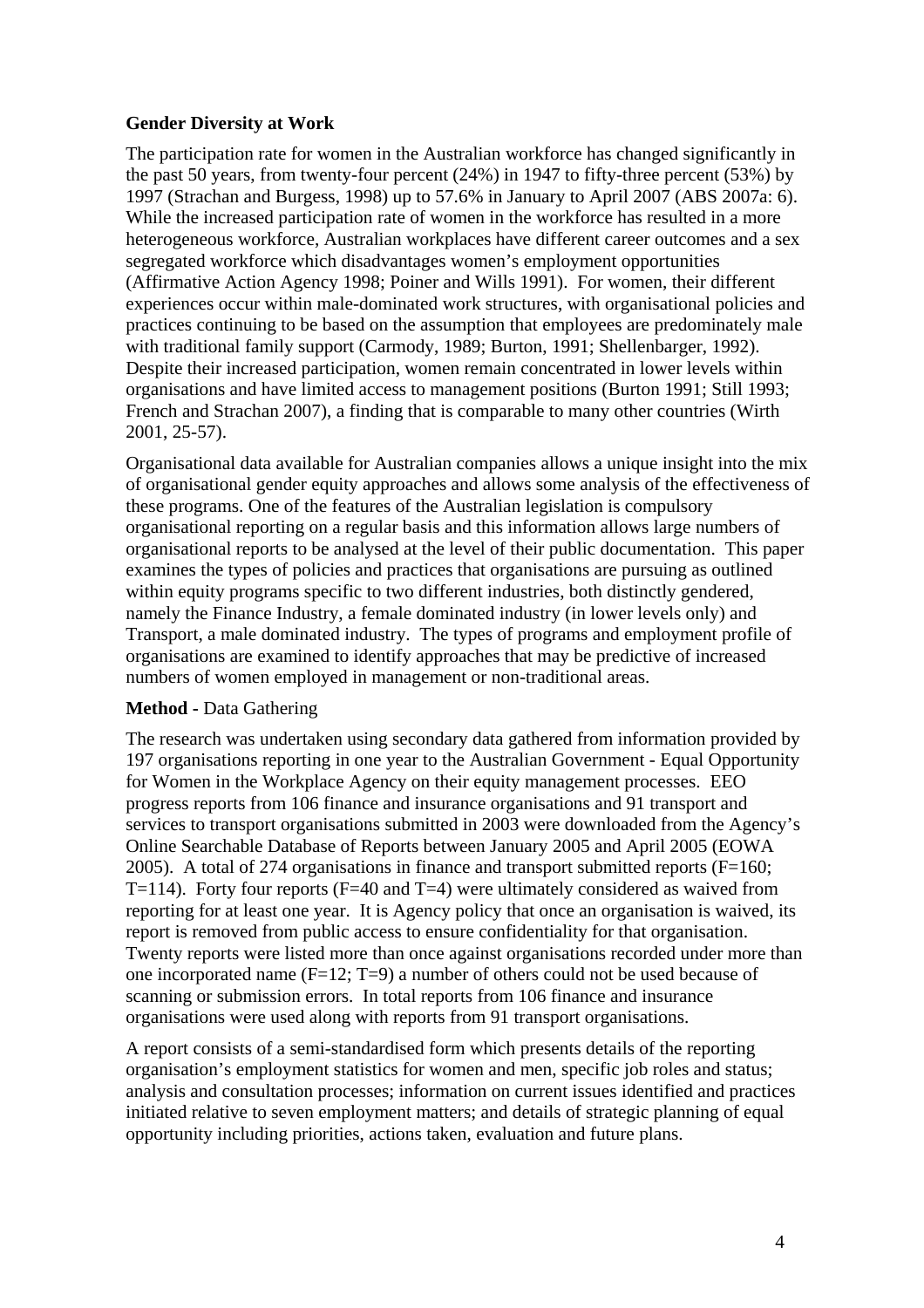In this project, content analysis of each report was undertaken of the organisational profile; the analysis and consultation process; the issues identified by the analysis and strategies outlined for addressing these issues and the actions taken. Content analysis measures the semantic content of the message (Emory and Cooper, 1991:457) and is described as "a research technique for the objective, systematic and quantitative description of the manifest content of a communication". The classification of the content analysis is addressed in the following section. The classifications utilised were those identified by French (2001) in a typology of equity management approaches. These classifications are as follows:

*No reporting*: This classification was used when no comments were made, issues identified or strategies outlined on any one or all of the seven employment matters.

*Traditional*: The traditional classification was used to identify an approach that refutes discrimination plays a role in workplace disparity between different employee groups and supports the different treatment of individuals in the workplace based on the choices made by individuals. This approach advocates against the specific implementation of equity measures, instead calling on women and minority groups to make different educational and lifestyle choices to create change (French 2001).

*Anti-discrimination*: The anti-discrimination classification was used to identify an approach that acknowledges the importance of the removal of discriminatory practices and processes in order to offer equal treatment based on human rights principles. This approach fulfils the requirements of anti-discrimination legislation. Equal employment opportunity activity limited to equal treatment and/or equal outcomes for men and women was classified as 'anti-discrimination' (French 2001; Konrad and Linnehan 1995).

*Affirmative action*: The affirmative action classification was used to identify an approach that acknowledges the importance of the removal of discriminatory practices through the adoption of special measures designed to assist members of disadvantaged groups, particularly women. This follows the use of the term 'affirmative action' in Australian legislation: 'Affirmative Action is based on recognition and acceptance of the fact that it is not sufficient to make specific acts of discrimination unlawful. Further steps are needed to relieve the effects of past discrimination, to eliminate present discrimination and to ensure that future discrimination does not occur' (Department of the Prime Minister and Cabinet 1984, 8).

*Gender diversity*:This classification identifies an approach that acknowledges bias and discrimination against women and supports neutral treatment of individuals based on organisational requirements. While there is debate about exactly what constitutes policies and programs variously labelled 'diversity' and 'managing diversity' (Bacchi 2000; Kirton and Greene 2005), 'gender diversity' incorporates elements of organisational change. In order to classify policies as gender diversity, organisations needed to include elements of culture change within the organisation. In our policy classification, the category of gender diversity can extend on affirmative action, seeking cultural and systems changes that address root causes of prejudice and develop the potential of every individual. Proactive equal employment opportunity activity that included specific treatment to address the potential for disadvantage for all workers or different needs of all workers not limited to gender and often including external measures such as enterprise bargaining and union advocacy were included in this categorisation.

*Coding of Content:* Job statistics, roles and tenure type were coded as numerical continuous data and entered into an SPSS database. Approaches to EEO implementation,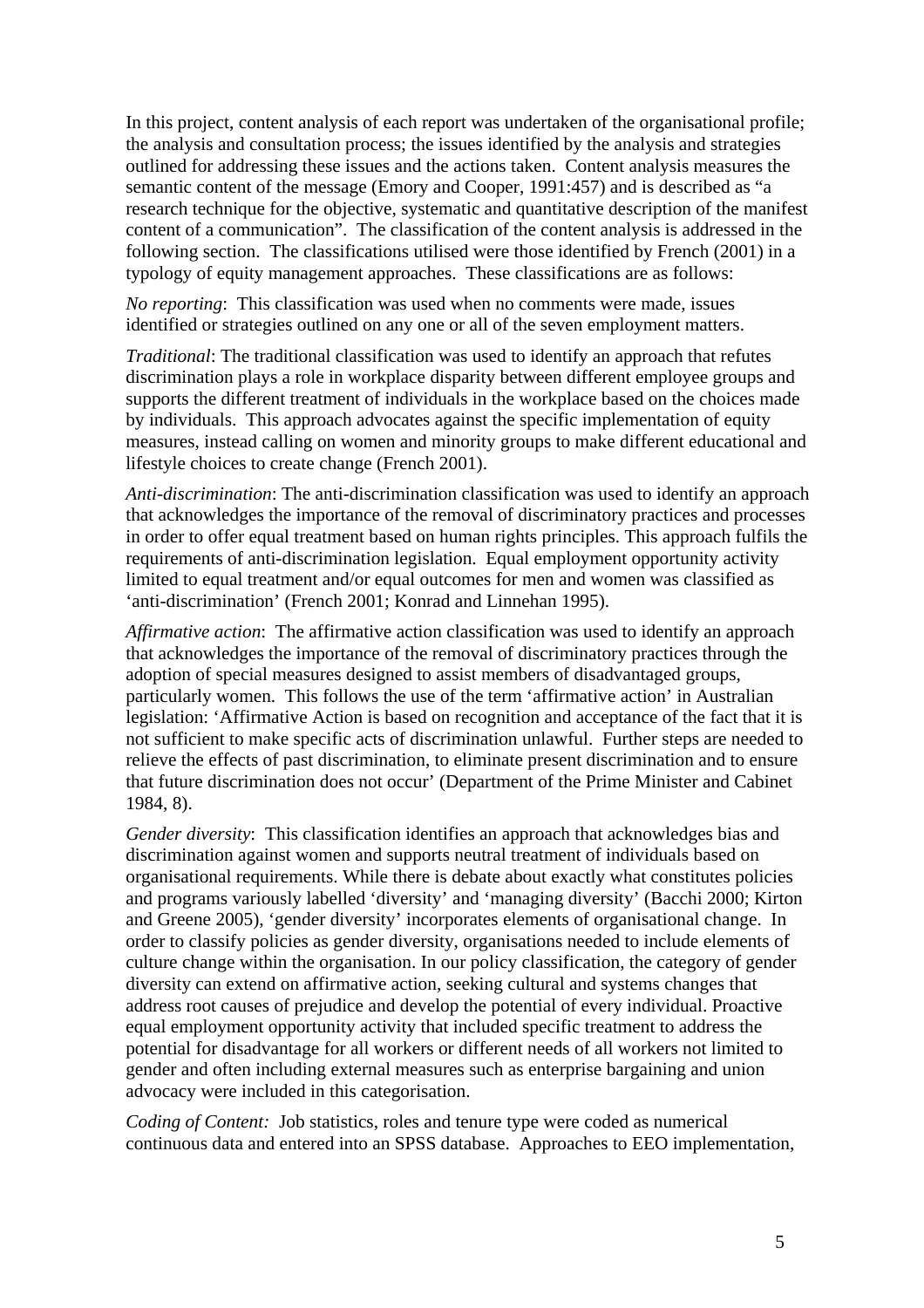priorities, actions taken, evaluation and future plans were categorized as above and coded as discrete data.

*Controls: O*rganisation size is a significant predictor of the employment status of women (Konrad and Linnehan 1995; French 2001). We used four categories ranging from 100- 499; 500-999; 1000 to 1999, and 2000 employees or more.

### *Analyses*

The data was subjected to t-tests and one way analysis (ANOVA) to determine the differences between several groups. In order to determine any relationship between the dependent variables (numbers of women and men in management and specific job roles) and the independent variables (EEO category) ordinary-least-square (OLS) regression analysis was used.

### *Data Reliability and Validity*

Social desirability bias (Fowler 1988) is a recognised threat to accuracy of information when there is pressure to present a socially desirable image of organisations. Public availability of the reports and the potential to be named in Parliament for a non compliant report may be seen as a pressure to present a socially desirable image. The legislation (EOWW Act) attempts to ensure accuracy of information by the mandatory requirement of the signatures of both the report writer (usually the HR manager) and the CEO on all reports submitted to the Agency (this information remains confidential).

### **Findings**

There was evidence of a range of different approaches taken across the seven employment matters when implementing equal employment opportunity activities (see table 1). Further there were both notable differences in approaches taken between the two industries in the approach taken, as well as remarkable similarities. The size of the organisations in the finance and transport industry is shown in Table 2.

| Approach<br>Type        | R&S  |          | Promote/<br>Transfer |          | Train/Dev |          | Work Org |      | Condition/<br>Service |      | Harassment |          | Pregnancy $\&$<br><b>Breastfeeding</b> |       |
|-------------------------|------|----------|----------------------|----------|-----------|----------|----------|------|-----------------------|------|------------|----------|----------------------------------------|-------|
| Industry                | F%   | T%       | F%                   | $T\%$    | F%        | T%       | F%       | T%   | F%                    | T%   | F%         | T%       | F%                                     | $T\%$ |
| Nil                     | 31.1 | 16.1     | 38.8                 | 21.5     | 27.2      | 17.2     | 30.1     | 20.4 | 30.1                  | 23.7 | 14.6       | 9.7      | 21.4/                                  | 23.7  |
| Traditional             | 16.5 | 32.3     | 14.6                 | 40.9     | 10.7      | 37.6     | 26.2     | 29.9 | 19.4                  | 35.5 | 2.9        | 7.5      | 6.8                                    | 17.2  |
| Anti-<br>discrimination | 42.7 | 45.4     | 41.7                 | 36.6     | 55.3      | 41.9     | 17.5     | 14.0 | 25.2                  | 19.4 | 65.0       | 75.3     | 35.0                                   | 34.4  |
| Affirmative<br>Action   | 7.8  | 6.5      | 3.9                  | 1.1      | 4.9       | 3.2      | 3.9      | 14.0 | 2.9                   | 2.2  | 4.9        | $\theta$ | 11.7                                   | 7.5   |
| Gender<br>Diversity     | 1.9  | $\Omega$ | 1.0                  | $\Omega$ | 1.9       | $\Omega$ | 22.3     | 22.6 | 22.3                  | 19.4 | 12.6       | 7.5      | 25.2                                   | 17.2  |

| Table 1: Approach used in each equal opportunity measure implemented by Finance and |  |  |
|-------------------------------------------------------------------------------------|--|--|
| <b>Transport Organisations by percentage</b>                                        |  |  |

Table 2: Numbers of organisations according to size

| Organisational Size/Employees Number of Finance |               | Number of Transport |  |  |
|-------------------------------------------------|---------------|---------------------|--|--|
|                                                 | Organisations | Organisations       |  |  |
| More than 100 less than 500                     |               | 55                  |  |  |
| More than 500 less than 1000                    | 23            |                     |  |  |
| More than 1000 less than 3000                   |               | 16                  |  |  |
| More than 3000                                  |               |                     |  |  |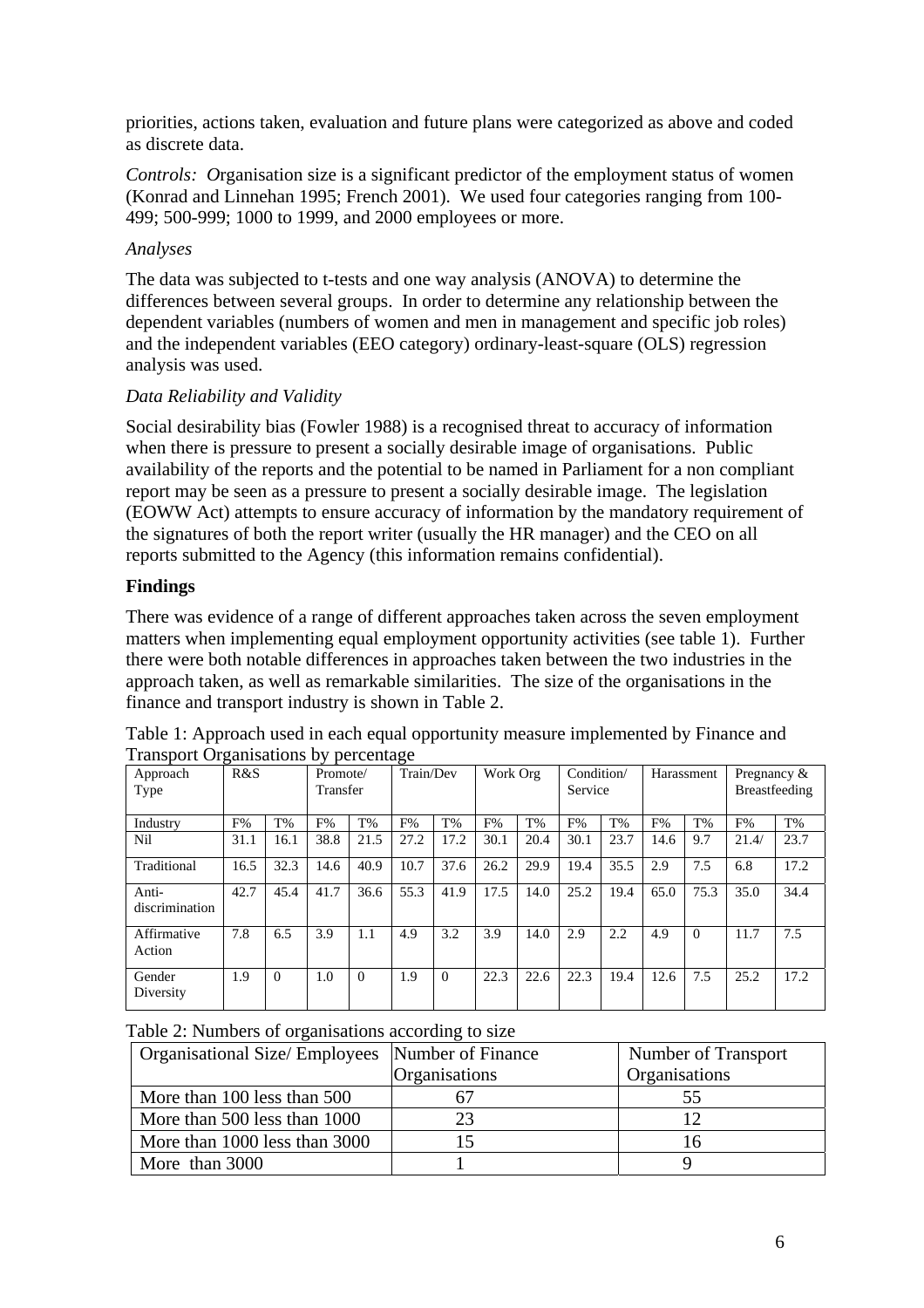In both industries it is notable that the two approaches most applied are the traditional (no equal opportunity strategies implemented) and anti-discrimination (taking a compliance approach to implementing equal opportunity strategies) across all the seven employment matters. Indeed, despite considerable anti-discrimination legislation substantial numbers of organisations in both industries offered no report on strategies in many employment matters. Of particular interest is the lack of proactive strategies in recruitment and selection; promotion and transfer and training and development. However, approximately one-fifth to one quarter of the organisations use a gender diversity approach in two of the employment matters, namely work organisation and conditions of service, where substantial work arrangements around flexibility of working times and arrangements were reported categorised as work and family programs.

The data was examined using multiple regression analyses in order to ascertain any relationship between women, in terms of their numbers in management, and the equity management strategy used. A multiple regression controlling for size and industry was performed with numbers of women in management as the DV and the strategy undertaken by the organisations across the seven employment matters as the IVs. A second multiple regression analysis, also controlling for size and industry, was performed with numbers of men in management as the DV, and the strategy undertaken by the organisations across the seven employment matters as the IVs. Three more multiple regression analyses were performed with numbers of women in sales and service, numbers of women in operations and numbers of women in clerical positions at DVs and the strategy undertaken by the organisations across the seven employment matters as the IVs See Table 3.

|                                     | R <sup>2</sup> | R <sup>2</sup> | $\mathbf F$ | Df     | $\boldsymbol{B}$ | $\beta$ |
|-------------------------------------|----------------|----------------|-------------|--------|------------------|---------|
|                                     | adjusted       |                |             |        |                  |         |
| <b>Women in Management</b>          | .147           | .195           | $4.068**$   | 11,185 |                  |         |
| Organisational Size                 |                |                |             |        | 79.209**         | .298    |
| Industry type                       |                |                |             |        | 36.476           | .066    |
| <b>Recruitment and Selection</b>    |                |                |             |        | $-50.505$        | $-.174$ |
| Promotion and Transfer              |                |                |             |        | $-2.090$         | $-.007$ |
| Training and Development            |                |                |             |        | 36.425           | .120    |
| Work Organisation                   |                |                |             |        | 11.254           | .060    |
| <b>Conditions of Service</b>        |                |                |             |        | $-21.808$        | $-.113$ |
| <b>Addressing Sexual Harassment</b> |                |                |             |        | 46.027           | .163    |
| Pregnancy and Breastfeeding         |                |                |             |        | $-42.717*$       | $-.215$ |
| Policies                            |                |                |             |        |                  |         |
| <b>Men in Management</b>            | .174           | .221           | $4.765**$   | 11,185 |                  |         |
| Organisational Size                 |                |                |             |        | 141.974**        | .320    |
| Industry type                       |                |                |             |        | -11.851          | $-.185$ |
| <b>Recruitment and Selection</b>    |                |                |             |        | $-88.639$        | $-.183$ |
| Promotion and Transfer              |                |                |             |        | $-23.426$        | $-.046$ |
| Training and Development            |                |                |             |        | 77.354           | .152    |
| Work Organisation                   |                |                |             |        | 25.295           | .081    |
| Conditions of Service               |                |                |             |        | $-38.875$        | $-121$  |
| <b>Addressing Sexual Harassment</b> |                |                |             |        | $96.520*$        | .205    |
| Pregnancy and Breastfeeding         |                |                |             |        | $-72.710*$       | $-219$  |
| Policies                            |                |                |             |        |                  |         |
| <b>Women in Sales and Service</b>   | .114           | .164           | $3.297**$   | 11,185 |                  |         |
| Organisational Size                 |                |                |             |        | $64.902*$        | .144    |
| Industry type                       |                |                |             |        | -98.910          | $-.105$ |

Table 3: Multiple Regression results for EEO Approach and Women and Men in Management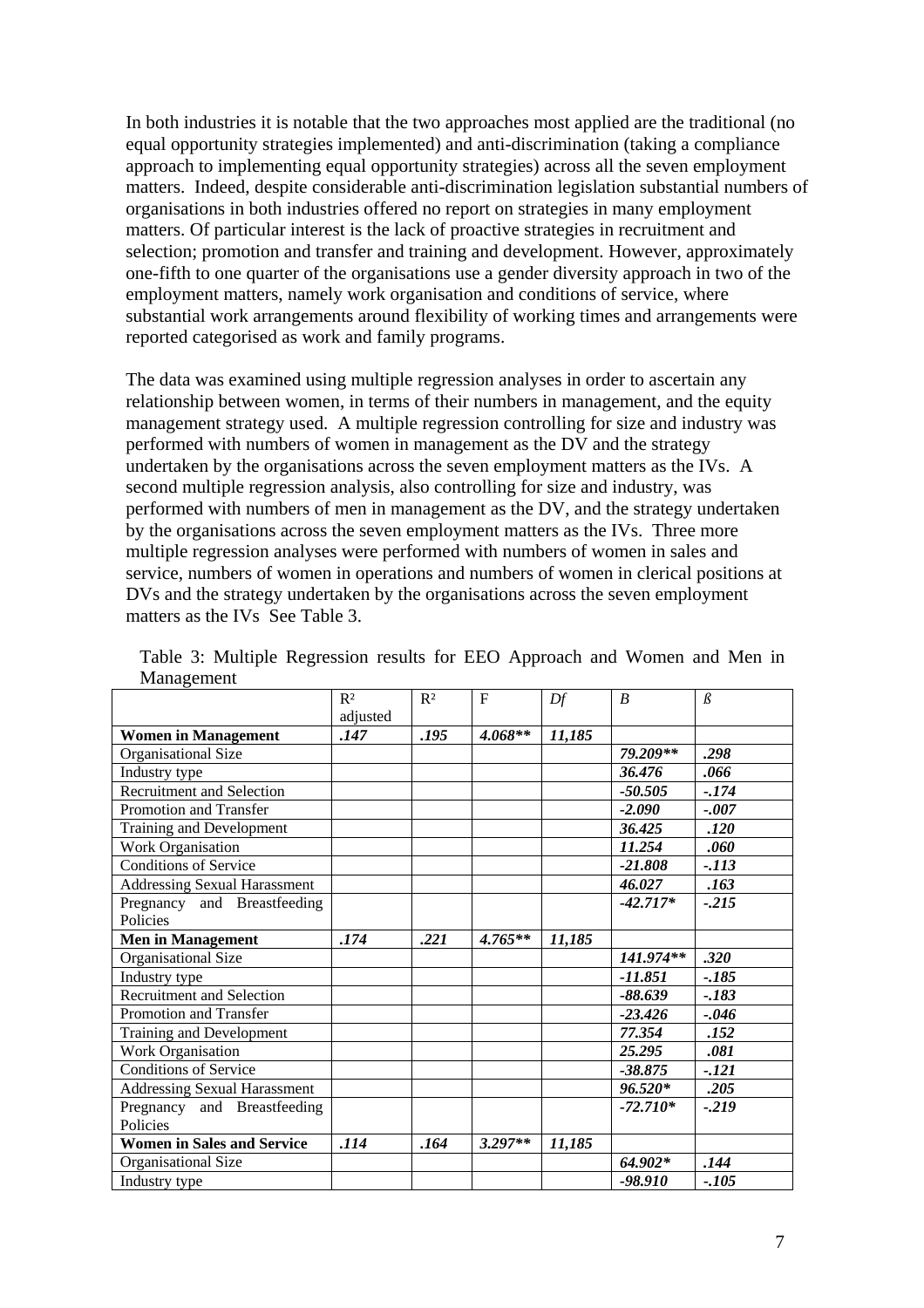| <b>Recruitment and Selection</b>    |      |      |           |        | $-90.929$  | $-.185$ |
|-------------------------------------|------|------|-----------|--------|------------|---------|
| Promotion and Transfer              |      |      |           |        | $-29.751$  | $-.058$ |
| Training and Development            |      |      |           |        | 72.049     | .140    |
| Work Organisation                   |      |      |           |        | 32.683     | .103    |
| <b>Conditions of Service</b>        |      |      |           |        | $-58.219*$ | $-.178$ |
| Addressing Sexual Harassment        |      |      |           |        | 131.857**  | .205    |
| Pregnancy and Breastfeeding         |      |      |           |        | $-60.124*$ | $-.178$ |
| Policies                            |      |      |           |        |            |         |
| <b>Women in Operations</b>          | .095 | .146 | $2.868**$ | 11,185 |            |         |
| Organisational Size                 |      |      |           |        | $33.520**$ | .201    |
| Industry type                       |      |      |           |        | $-53.224$  | $-.153$ |
| Recruitment and Selection           |      |      |           |        | $-25.058$  | $-.138$ |
| Promotion and Transfer              |      |      |           |        | -17.910    | -.094   |
| Training and Development            |      |      |           |        | $33.131*$  | .174    |
| <b>Work Organisation</b>            |      |      |           |        | 5.794      | .050    |
| <b>Conditions of Service</b>        |      |      |           |        | $-5.815$   | $-.048$ |
| <b>Addressing Sexual Harassment</b> |      |      |           |        | 35.097*    | .198    |
| Pregnancy and Breastfeeding         |      |      |           |        | $-24.332*$ | $-.195$ |
| Policies                            |      |      |           |        |            |         |
| <b>Women in Clerical Positions</b>  | .238 | .281 | $6.560**$ | 11.185 |            |         |
| Organisational Size                 |      |      |           |        | 147.646**  | .440    |
| Industry type                       |      |      |           |        | 74.711     | .106    |
| <b>Recruitment and Selection</b>    |      |      |           |        | $-24.979$  | $-.068$ |
| Promotion and Transfer              |      |      |           |        | $-26.504$  | $-.069$ |
| Training and Development            |      |      |           |        | 58.432     | .152    |
| <b>Work Organisation</b>            |      |      |           |        | 9.298      | .039    |
| <b>Conditions of Service</b>        |      |      |           |        | $-25.393$  | $-.104$ |
| <b>Addressing Sexual Harassment</b> |      |      |           |        | 33.757     | .095    |
| Pregnancy and Breastfeeding         |      |      |           |        | $-49.683*$ | $-.198$ |
| Policies                            |      |      |           |        |            |         |

\*\*  $p = 0.01$ ; \*  $p = 0.05$ 

Industry type was not found to be a significant factor in the outcomes for women in management or in non-traditional areas although organisational size was a significant factor. Equal opportunity measures may be predictive of more men in management with one of the IVs contributed significantly to increased numbers of men in management, specifically the strategy for addressing sexual harassment. Equal opportunity measures may be predictive of increased numbers of women in non traditional areas particularly in sales and service and operations. Addressing sexual harassment and providing equal access to training and development opportunity were the contributing factors.

#### **Discussion**

The main contribution of this study was the examination a range of equity practices employed in the name of equal employment opportunity through seven measurable employment matters designed to address inequality between women and men and implemented in organisations in two very different industries. Results indicate an array of equal employment opportunity approaches that offer various outcomes. After more than 20 years of anti-discrimination legislation it is astonishing that a significant proportion of organisations in both industries do not address all employment issues in their programmes, even when this is mandated through anti-discrimination legislation as in the case of addressing sexual harassment. A further group do not see that equity is an issue in aspects of their employment (the traditional category). When these two categories are considered together, it amounts to almost half to four-fifths of organisations in both industries in the areas of recruitment, promotion, training (38 per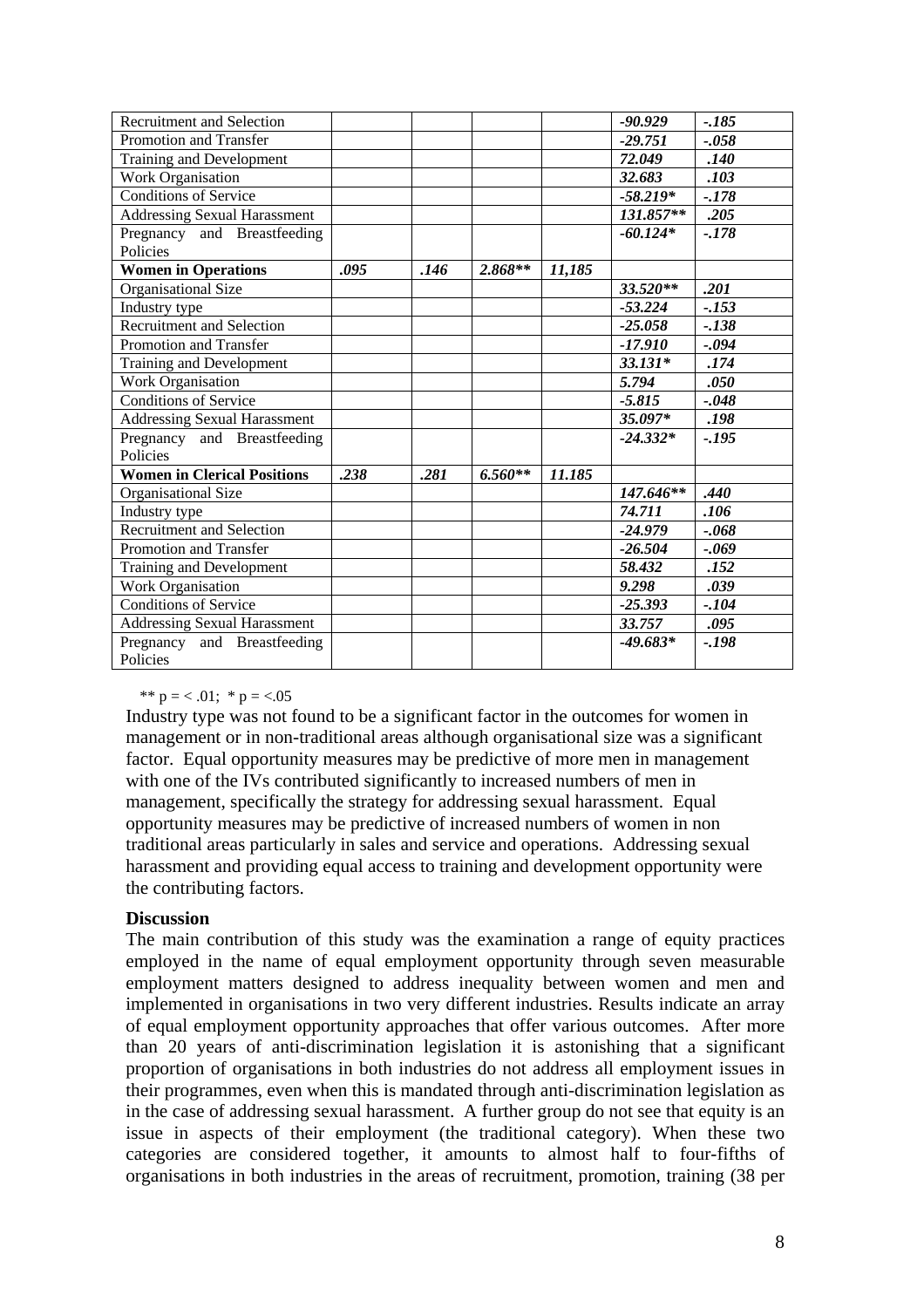cent in finance), work organisation and conditions of service. The strength of specific and clear legislation prohibiting sexual harassment is seen in the strong response in this category where 65 per cent of finance organisations and 75 per cent of transport organisations have policies categorised as anti-discrimination. The higher percentage in transport possibly reflects the greater likelihood of issues arising in this area in a maledominated industry. Relatively few organisations in either industry implement proactive strategies in the areas of recruitment, promotion, and development of women to address any identified inequities between women and men, particularly the number of women in management and in other non-traditional roles. However, the understanding of anti-discrimination issues in recruitment, promotion and access to training is probably the catalyst for the 37 to 55 per cent of organisations having policies in this category.

The greatest proportion of organisations with approaches categorised as gender diversity occurred in the "work organisation" and "conditions of service" categories. This reflects the moves towards greater temporal flexibility that have been encouraged through changes in the industrial relations system in Australia since the early 1990s (Gough 2006; Teicher and Bryan 2006: 17-20; Watson et al 2003; ACIRRT 1999: 31- 33). Many of these changes, plus increasing recognition of the position of parents combination of work and family responsibilities (often in the context of attracting and retaining skilled workers in a tight labour market) are now widespread in organisations (Burgess and Strachan 2005). It is not surprising, therefore, to see these policies emerge in the reports to the EOW Agency. In part, these policies meet the criticism that affirmative action/equal opportunity did not consider employees' lives outside of work or assist in both women and men shouldering caring roles. Yet the reliance on these by organisations to deliver equity is concerning. Many organisations believe that making these changes is sufficient to ensure gender equity and other issues such as equity in recruitment and promotion are not considered.

A further concern is the lack of mention of pay equity. This is not specifically one of seven employment matters about which organisations should comment except that pay equity is surely central to consideration of conditions of service. In addition, organisations are asked to submit details of pay rates that are confidential to the EOW Agency. A lack of discussion of pay equity is therefore quite troubling. In both these industries women earn on average less than men and less than women on average in all industries (ABS 2007b). The silence on this issue is deafening as few organisations report on any strategies to address this.

The findings indicate that women's advancement into leadership in either of these industries is not related to equal employment opportunity activities as they are currently implemented. It is argued that equal employment opportunity now provides a means to maintain the current gendered nature of organisations through the encouragement of flexible employment practices which allow women to move in and out of organisations as their family needs dictate but which limit their access into the management levels. Equal employment opportunity, it would seem, has been truncated and it appears unlikely to be able to address the gendered disparity of workplaces as we move into the knowledge age. While the notion of knowledge work and the knowledge worker is highly controversial and often remains ill-defined (Pyoria 2005), Winslow and Bramer (1994) claim that a knowledge worker is simply someone who interprets and applies information, to create and provide value-adding solutions, and to make information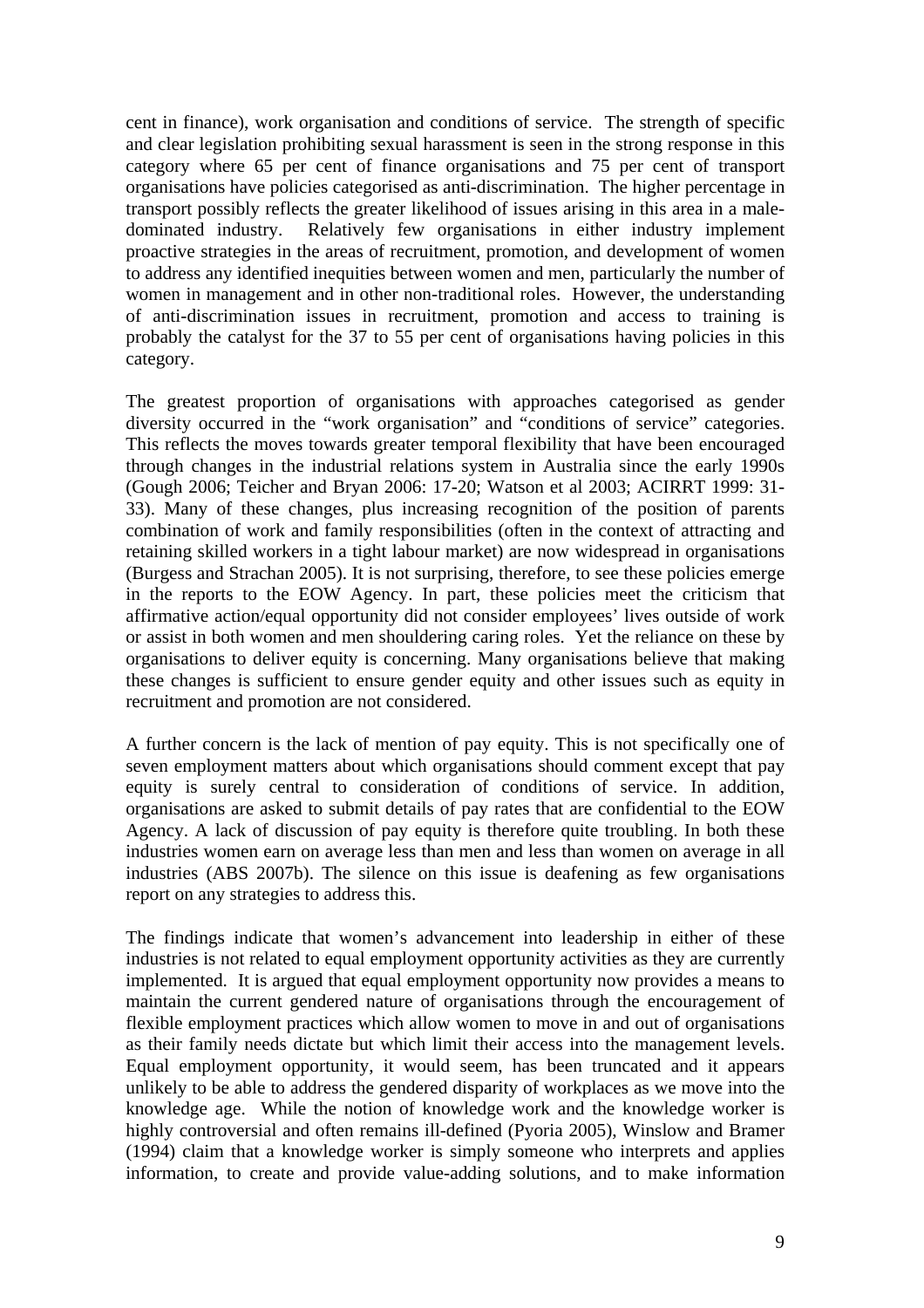recommendations. While the increasing requirement for all workers to be part of the value adding requirements means that potentially all workers may be knowledge workers, work in the finance and transport sectors has been transformed in the past decade through changed technology and systems such that the interpretation and application of information is a vital part of the jobs in these industries.

It is argued that in Australia, equal opportunity as practised by organisations has become a 'satisfier' for organisations determined to ensure an adequate labour supply for full-time and part-time non-career jobs, with limited consideration for the lives of those who perform them. It has been sidetracked from delivering equitable treatment for all through equity of access to opportunities for recruitment, promotion and development and allows organisations to continue abrogate responsibility for societal reproduction with some immunity, to the individual who undertakes it. It is also suggested that the current implementation strategy disarms any dissidents in the fight for substantive equity by encouraging an illusion of the provision of equal employment opportunity while maintaining the status quo. Any suggestion that the outcomes from equal employment opportunity strategies are sluggish may be attributed to other issues such as getting enough women in the pipe-line or the lack of trained and skilled women able to move into management roles. Equal employment opportunity has become a 'pacifier' for workers through the delivery of day-to-day equality of opportunity for participation. Or it may be that their voices remain unheard or unheeded from such lowly isolated positions.

### Conclusion

It is arguable that Australian equal opportunity legislation has addressed some of the issues that proponents such as Thomas 1996, Kandola and Fullerton 1994, Wilson and Iles 1999 wanted to achieve with the notion of managing diversity, that is an individual management driven program designed to enhance equity and business effectiveness. As can be seen from this examination of company reports, the most active area of organisational programs is that which is backed by anti-discrimination legislation, that is policies around sexual harassment and employment policies that do not discriminate for example in recruitment.

Currently, the management driven plans in these industries does not deliver equity for women when judged by their ability to move into senior positions. Thus we can conclude tentatively that managing diversity programs will not succeed on delivering equity for women. We can conclude that merely having organisations produce equity plans does not increase women's participation in senior positions.

This analysis of reports has shown that organisations provided with broad guidelines but left to their own devices will produce a diverse range of equity programs. There is currently no requirement for targets or quotas (as in the 1986 legislation) or key performance indicators to be used so the programs exist in a non-measurable space. When we have undertaken this analysis and compared the programs with employment data for each organisation, the equity programs are no predictor of increased proportions of women in management.

### **Selected References**

ABS (Australian Bureau of Statistics) 2007a. Labour Force. Catalogue No 6202.0.

- ABS 2007b. Employee Earnings and Hours. Catalogue No 6306.0 reissued.
- ACIRRT (Australian Centre for Industrial Relations Research and Training) 1999. *Australia at Work*. Prentice Hall: Sydney.
- Acker, J., 1990. 'Hierarchies, Jobs, Bodies: A Theory of Gendered Organizations'. *Gender and Society*, 4:2, 139-158.